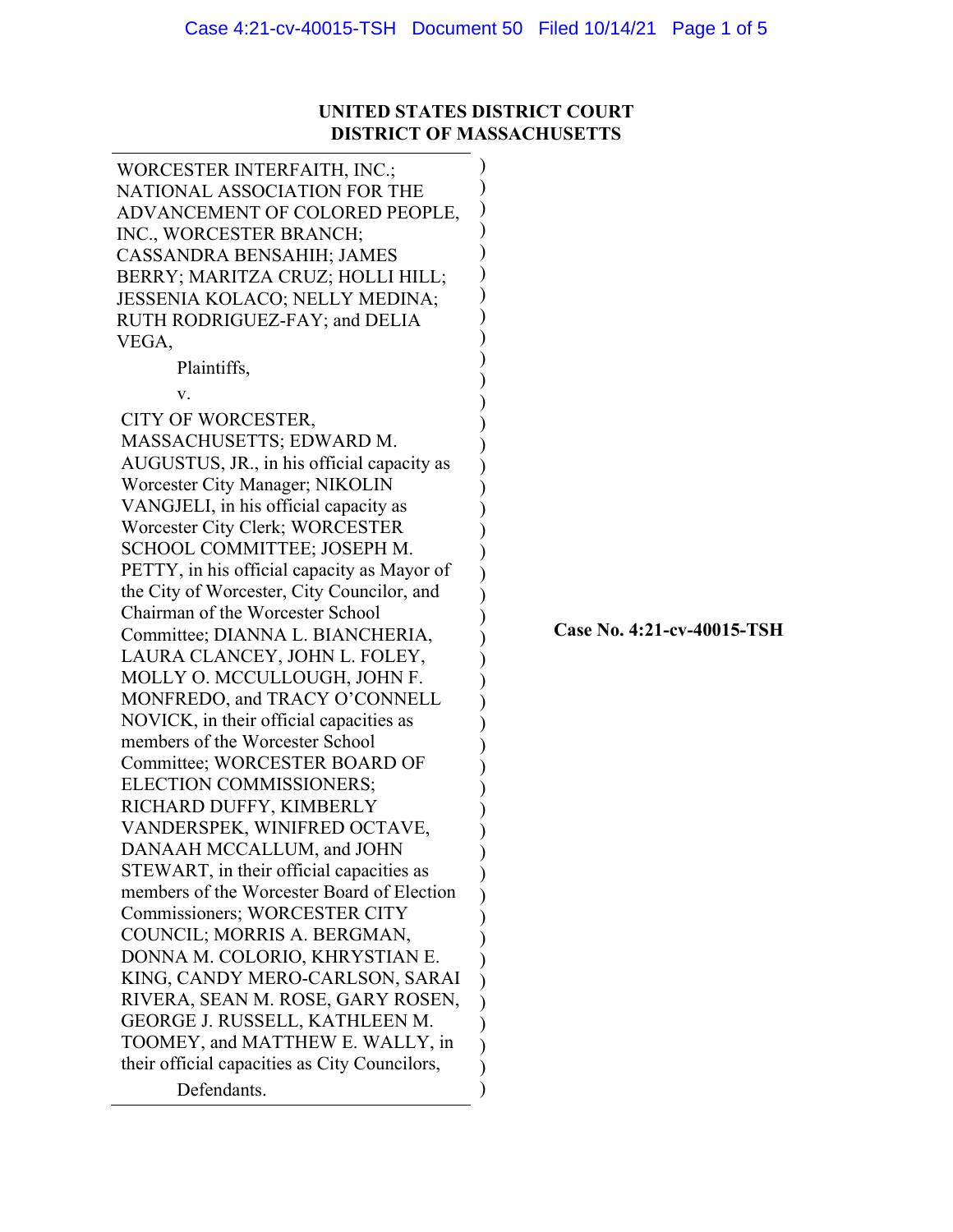### **JOINT MOTION FOR ENTRY OF CONSENT DECREE**

Plaintiffs<sup>[1](#page-9-0)</sup> and Defendants<sup>[2](#page-9-0)</sup> respectfully request that the Court enter the proposed consent decree ("Decree"), attached hereto as Exhibit A. The parties are satisfied that the Decree is compliant with all applicable laws, and are prepared to come before the Court for a hearing on this matter if it would assist the Court.

Dated: October 14, 2021 Respectfully submitted,

*/s/ Brian M. Alosco*

Rebecca M. Lecaroz (BBO # 666860) Wayne F. Dennison (BBO # 558879) Brian M. Alosco (BBO # 693899) BROWN RUDNICK LLP One Financial Center Boston, MA 02111 Telephone: (617) 856-8200 Fax: (617) 856-8201 rlecaroz@brownrudnick.com wdennison@brownrudnick.com balosco@brownrudnick.com

Oren M. Sellstrom (BBO # 569045) LAWYERS FOR CIVIL RIGHTS 61 Batterymarch Street, Fifth Floor Boston, MA 02110 Telephone: (617) 988-0608 Fax: (617) 482-4392

<sup>1</sup> Plaintiffs are Worcester Interfaith, Inc., National Association for the Advancement of Colored People, Inc., Worcester Branch, Cassandra Bensahih, James Berry, Maritza Cruz, Holli Hill, Jessenia Kolaco, Nelly Medina, Ruth Rodriguez-Fay, and Delia Vega.

<sup>2</sup> Defendants are City of Worcester, Edward M. Augustus, Jr., Nikolin Vangjeli, Worcester School Committee, Joseph M. Petty, Dianna L. Biancheria, Laura Clancey, John L. Foley, Molly O. McCullough, John F. Monfredo, Tracy O'Connell Novick, Worcester Board of Election Commissioners, Richard Duffy, Kimberly Vanderspek, Winifred Octave, Danaah McCallum, John Stewart, Worcester City Council, Morris A. Bergman, Donna M. Colorio, Khrystian E. King, Candy Mero-Carlson, Sarai Rivera, Sean M. Rose, Gary Rosen, George J. Russell, Kathleen M. Toomey, and Matthew E. Wally.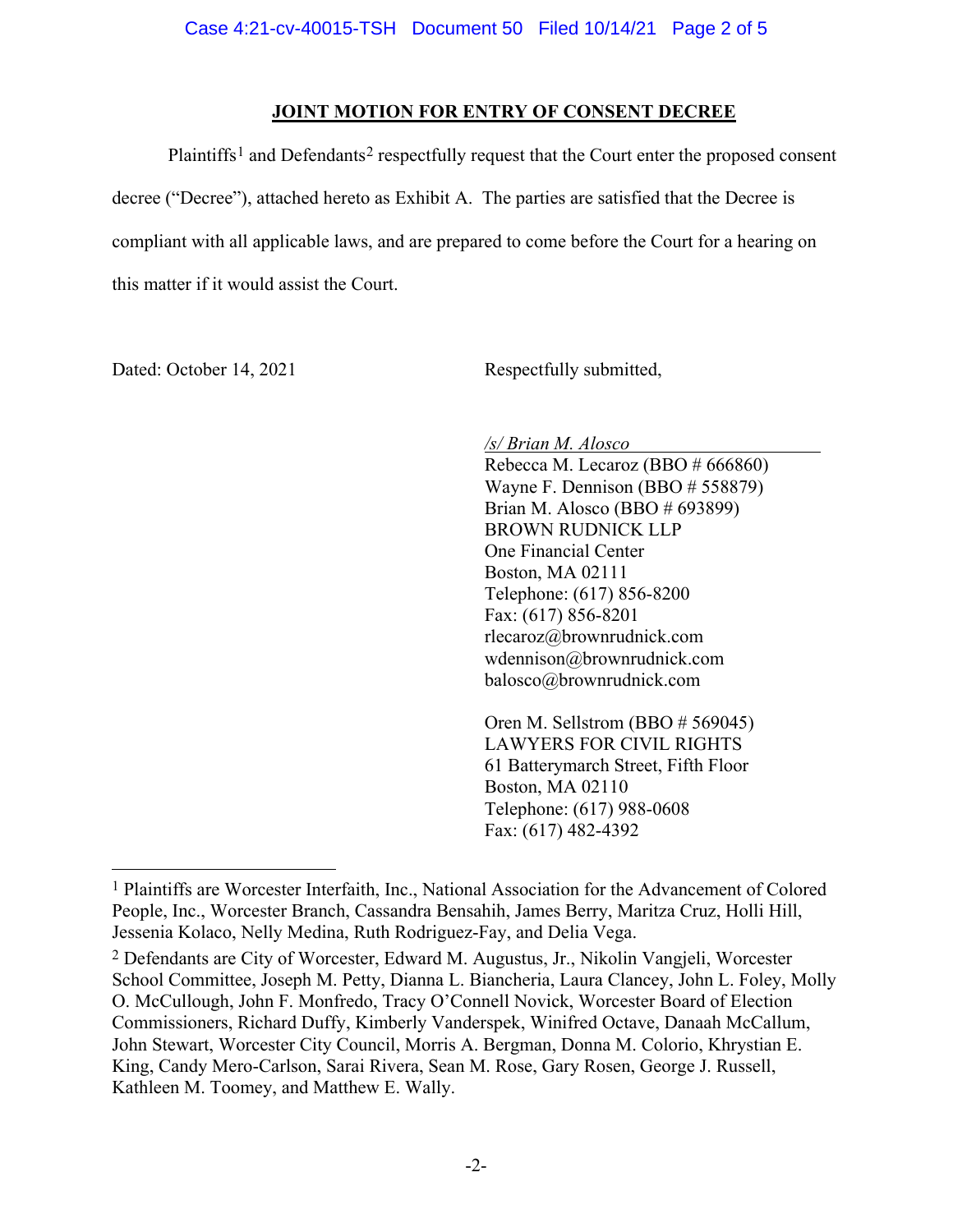#### osellstrom@lawyersforcivilrights.org

*Counsel for Plaintiffs WORCESTER INTERFAITH, INC.; NATIONAL ASSOCIATION FOR THE ADVANCEMENT OF COLORED PEOPLE, INC., WORCESTER BRANCH; CASSANDRA BENSAHIH; JAMES BERRY; MARITZA CRUZ; HOLLI HILL; JESSENIA KOLACO; NELLY MEDINA; RUTH RODRIGUEZ-FAY; and DELIA VEGA.*

*/s/ Michael E. Traynor*

Michael E. Traynor City Solicitor Wendy L. Quinn Assistant City Solicitor City Hall, Room 301 455 Main Street Worcester, MA 01608 (508) 799-1161 quinnwl@worcesterma.gov

*Counsel for Defendants CITY OF WORCESTER, MASSACHUSETTS; EDWARD M. AUGUSTUS, JR., in his official capacity as Worcester City Manager; NIKOLIN VANGJELI, in his official capacity as Worcester City Clerk; WORCESTER SCHOOL COMMITTEE; JOSEPH M. PETTY, in his official capacity as Mayor of the City of Worcester, City Councilor, and Chairman of the Worcester School Committee; DIANNA L. BIANCHERIA, LAURA CLANCEY, JOHN L. FOLEY, MOLLY O. MCCULLOUGH, JOHN F. MONFREDO, and TRACY O'CONNELL NOVICK, in their official capacities as members of the Worcester School Committee; WORCESTER BOARD OF ELECTION COMMISSIONERS; RICHARD DUFFY, KIMBERLY VANDERSPEK, WINIFRED OCTAVE, DANAAH MCCALLUM, and JOHN STEWART, in their official capacities as members of the Worcester Board of Election Commissioners; WORCESTER CITY COUNCIL; MORRIS A. BERGMAN, DONNA M. COLORIO, KHRYSTIAN E. KING, CANDY MERO-CARLSON, SARAI RIVERA, SEAN M.*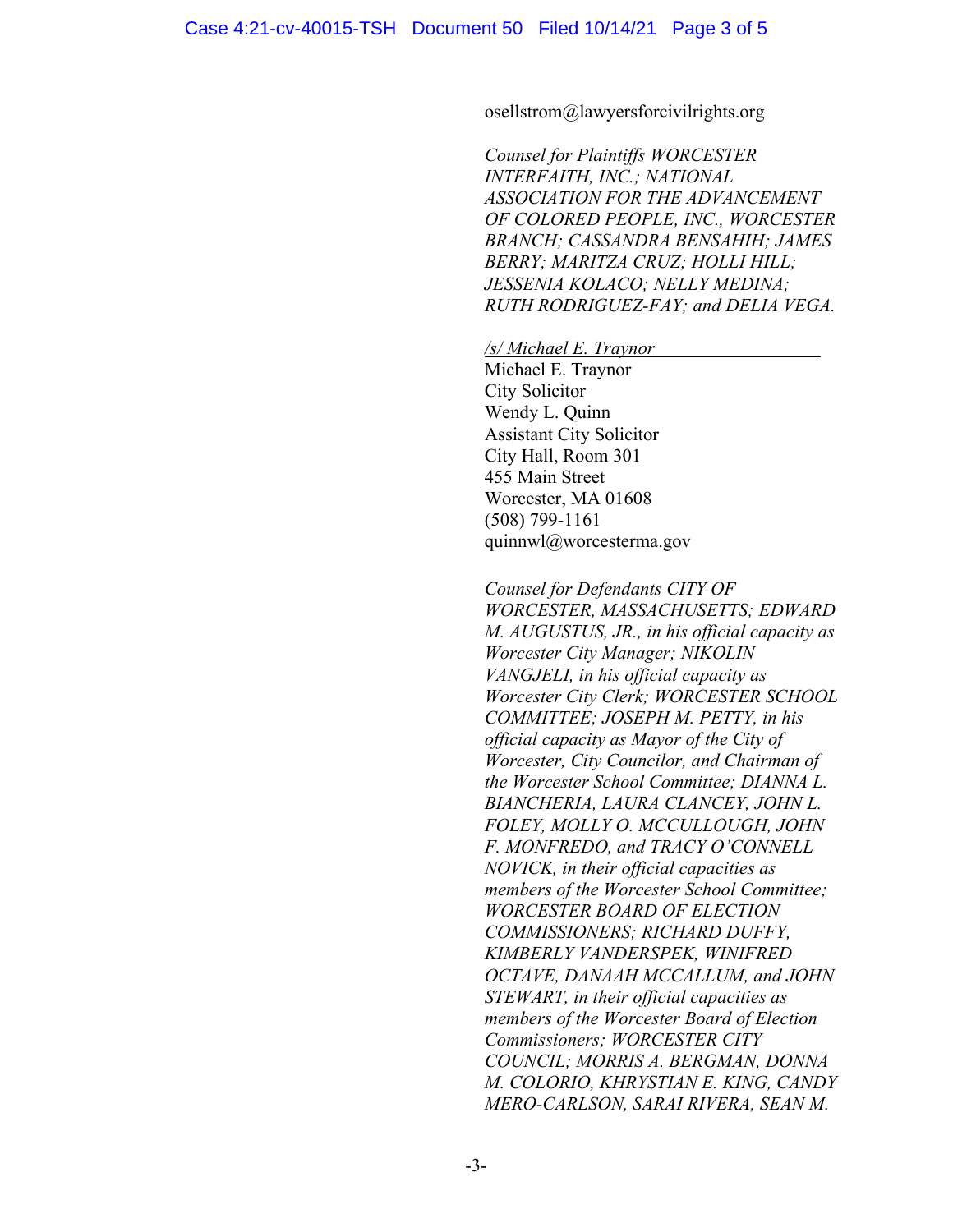Case 4:21-cv-40015-TSH Document 50 Filed 10/14/21 Page 4 of 5

*ROSE, GARY ROSEN, GEORGE J. RUSSELL, KATHLEEN M. TOOMEY, and MATTHEW E. WALLY, in their official capacities as City Councilors.*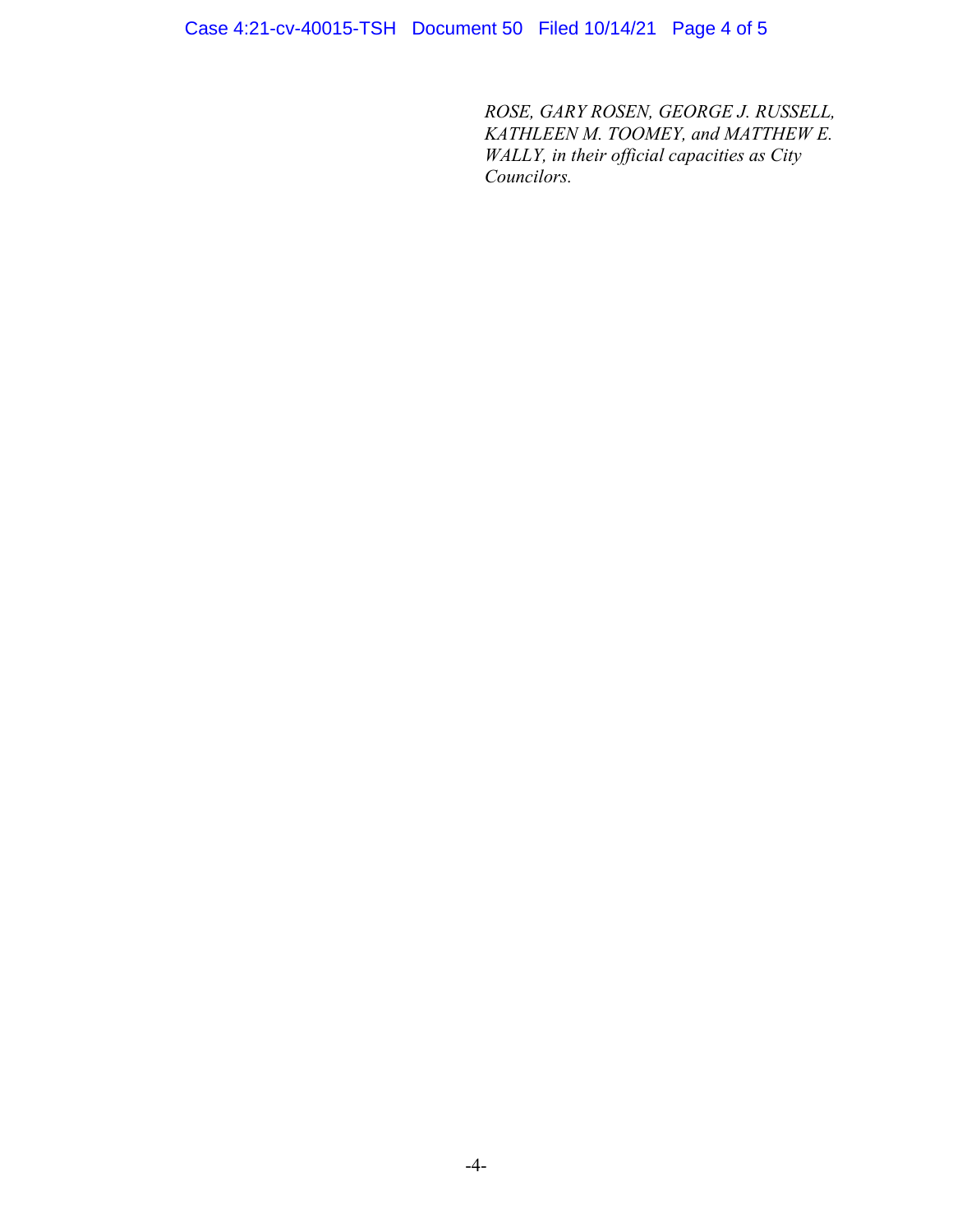# **CERTIFICATE OF SERVICE**

I hereby certify that on October 14, 2021, I filed a copy of this document through the Electronic Case Filing System for filing and electronic service to the registered participants as identified on the Notice of Electronic Filing.

> */s/ Brian M. Alosco* Brian M. Alosco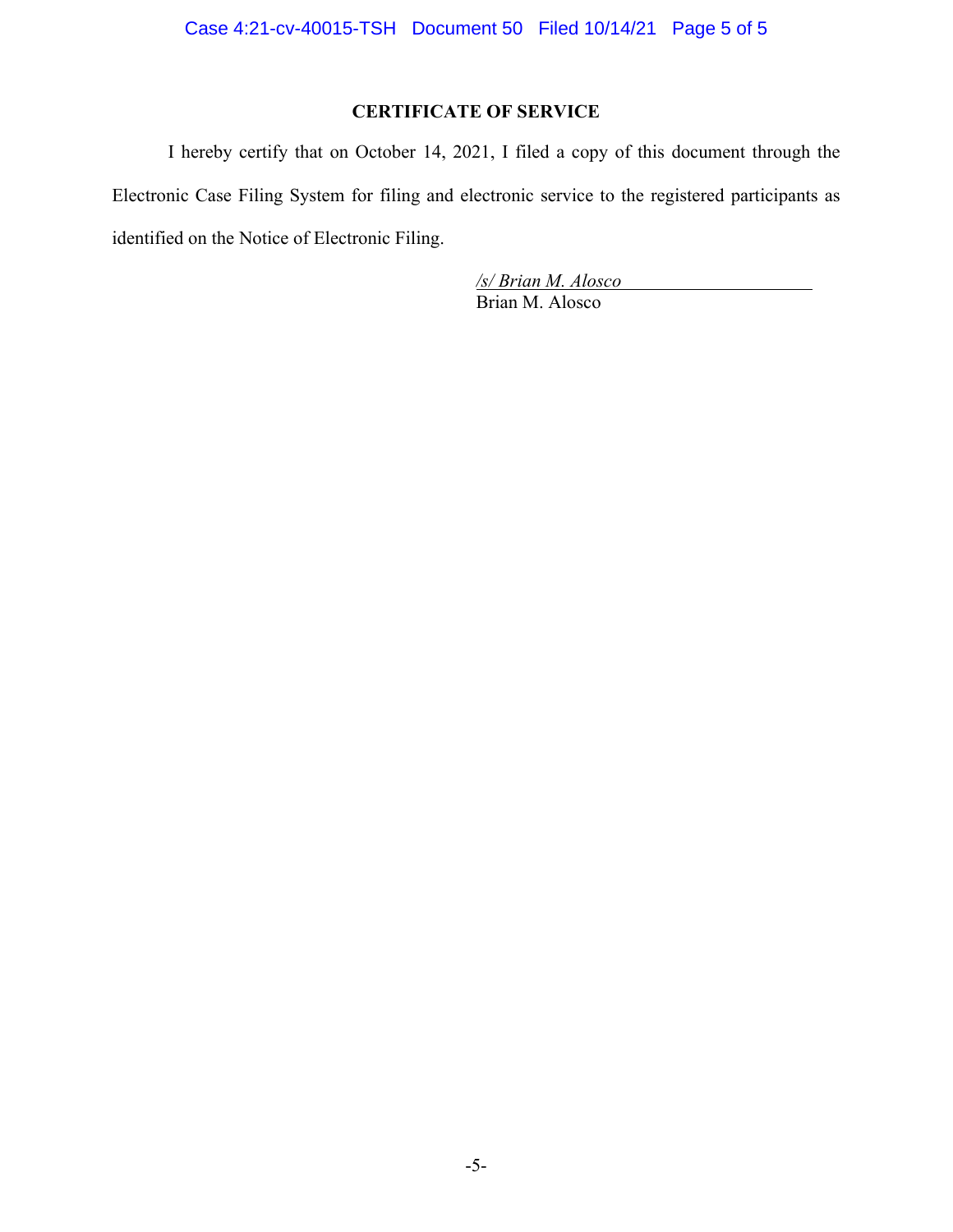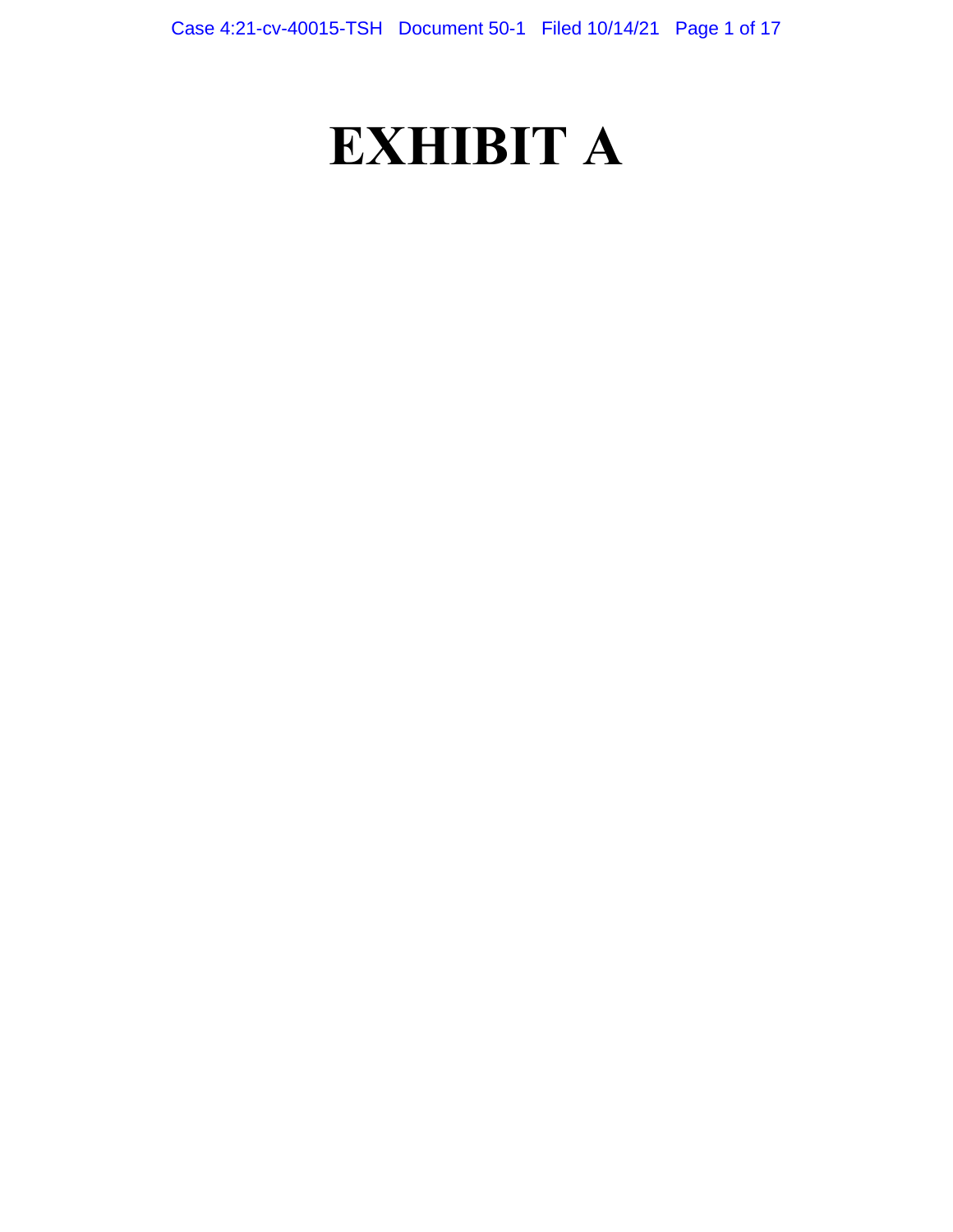## **UNITED STATES DISTRICT COURT DISTRICT OF MASSACHUSETTS**

| WORCESTER INTERFAITH, INC.;<br>NATIONAL ASSOCIATION FOR THE<br>ADVANCEMENT OF COLORED PEOPLE,<br>INC., WORCESTER BRANCH;<br>CASSANDRA BENSAHIH; JAMES<br>BERRY; MARITZA CRUZ; HOLLI HILL;<br>JESSENIA KOLACO; NELLY MEDINA;<br>RUTH RODRIGUEZ-FAY; and DELIA<br>VEGA,<br>Plaintiffs,<br>V.<br>CITY OF WORCESTER,<br>MASSACHUSETTS; EDWARD M.<br>AUGUSTUS, JR., in his official capacity as<br>Worcester City Manager; NIKOLIN<br>VANGJELI, in his official capacity as<br>Worcester City Clerk; WORCESTER<br>SCHOOL COMMITTEE; JOSEPH M.<br>PETTY, in his official capacity as Mayor of<br>the City of Worcester, City Councilor, and<br>Chairman of the Worcester School<br>Committee; DIANNA L. BIANCHERIA,<br>LAURA CLANCEY, JOHN L. FOLEY,<br>MOLLY O. MCCULLOUGH, JOHN F.<br>MONFREDO, and TRACY O'CONNELL<br>NOVICK, in their official capacities as<br>members of the Worcester School<br>Committee; WORCESTER BOARD OF<br>ELECTION COMMISSIONERS;<br>RICHARD DUFFY, KIMBERLY<br>VANDERSPEK, WINIFRED OCTAVE,<br>DANAAH MCCALLUM, and JOHN<br>STEWART, in their official capacities as<br>members of the Worcester Board of Election<br>Commissioners; WORCESTER CITY<br>COUNCIL; MORRIS A. BERGMAN,<br>DONNA M. COLORIO, KHRYSTIAN E.<br>KING, CANDY MERO-CARLSON, SARAI<br>RIVERA, SEAN M. ROSE, GARY ROSEN,<br>GEORGE J. RUSSELL, KATHLEEN M.<br>TOOMEY, and MATTHEW E. WALLY, in<br>their official capacities as City Councilors, |             |                                                     |
|----------------------------------------------------------------------------------------------------------------------------------------------------------------------------------------------------------------------------------------------------------------------------------------------------------------------------------------------------------------------------------------------------------------------------------------------------------------------------------------------------------------------------------------------------------------------------------------------------------------------------------------------------------------------------------------------------------------------------------------------------------------------------------------------------------------------------------------------------------------------------------------------------------------------------------------------------------------------------------------------------------------------------------------------------------------------------------------------------------------------------------------------------------------------------------------------------------------------------------------------------------------------------------------------------------------------------------------------------------------------------------------------------------------------------------------------|-------------|-----------------------------------------------------|
|                                                                                                                                                                                                                                                                                                                                                                                                                                                                                                                                                                                                                                                                                                                                                                                                                                                                                                                                                                                                                                                                                                                                                                                                                                                                                                                                                                                                                                              |             |                                                     |
|                                                                                                                                                                                                                                                                                                                                                                                                                                                                                                                                                                                                                                                                                                                                                                                                                                                                                                                                                                                                                                                                                                                                                                                                                                                                                                                                                                                                                                              |             |                                                     |
|                                                                                                                                                                                                                                                                                                                                                                                                                                                                                                                                                                                                                                                                                                                                                                                                                                                                                                                                                                                                                                                                                                                                                                                                                                                                                                                                                                                                                                              |             |                                                     |
|                                                                                                                                                                                                                                                                                                                                                                                                                                                                                                                                                                                                                                                                                                                                                                                                                                                                                                                                                                                                                                                                                                                                                                                                                                                                                                                                                                                                                                              |             | Case No. 4:21-cv-40015-TSH<br><b>CONSENT DECREE</b> |
|                                                                                                                                                                                                                                                                                                                                                                                                                                                                                                                                                                                                                                                                                                                                                                                                                                                                                                                                                                                                                                                                                                                                                                                                                                                                                                                                                                                                                                              | Defendants. |                                                     |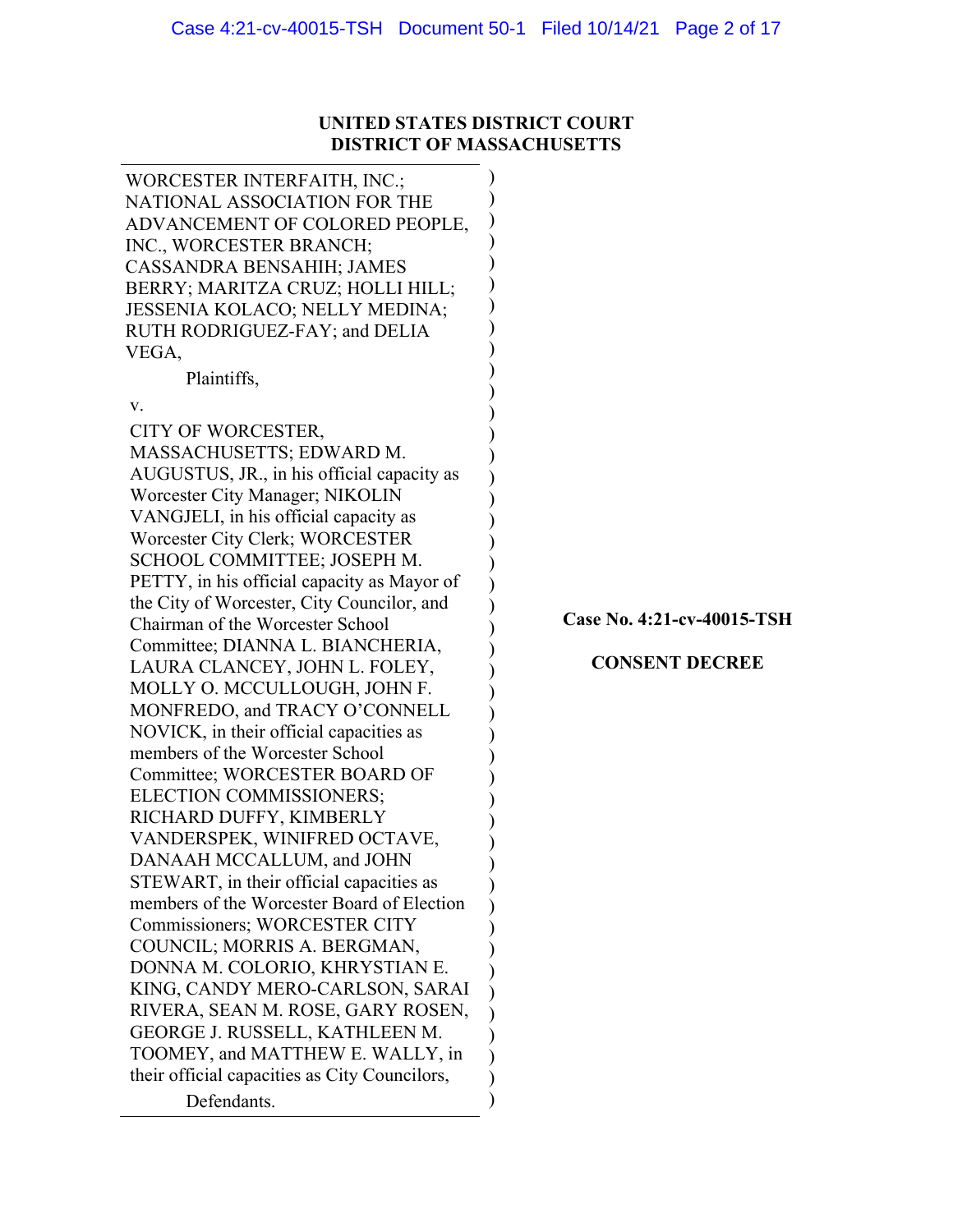#### Case 4:21-cv-40015-TSH Document 50-1 Filed 10/14/21 Page 3 of 17

Plaintiffs filed this action alleging that the current at-large plurality method of electing members of the Worcester School Committee denies Worcester's Hispanic/Latino/a and Black voters an equal opportunity to elect candidates of their choice, in violation of Section 2 of the Voting Rights Act of 1965, 52 U.S.C. § 10301 ("Section 2") and the Fourteenth and Fifteenth Amendments to the United States Constitution. Without conceding a violation of the Voting Rights Act, Defendants wish to change the electoral system in Worcester and to submit to the jurisdiction of this Court for enforcement of the following Consent Decree (the "Decree"), which arises from the instant suit.

The parties, through counsel, have conferred extensively and agree that it is in the best interest of all parties that this lawsuit be resolved without the expense of protracted, costly and potentially divisive litigation. Accordingly, the parties agree to enter into the following Decree, through which the City of Worcester (the "City") and all City affiliated entities and individuals sued as defendants in their official capacities (collectively, "Defendants") commit to implementing a new method of electing members to the Worcester School Committee prior to the 2023 municipal elections.

#### **STIPULATIONS**

The parties stipulate and agree as follows:

1. Defendant City of Worcester (the "City") is a city in the Commonwealth of Massachusetts.

2. Defendant Edward M. Augustus, Jr. is the appointed City Manager of the City of Worcester. Mr. Augustus is sued in his official capacity.

3. Defendant Nikolin Vangjeli is the City Clerk for the City of Worcester. Mr. Vangjeli is sued in his official capacity.

-2-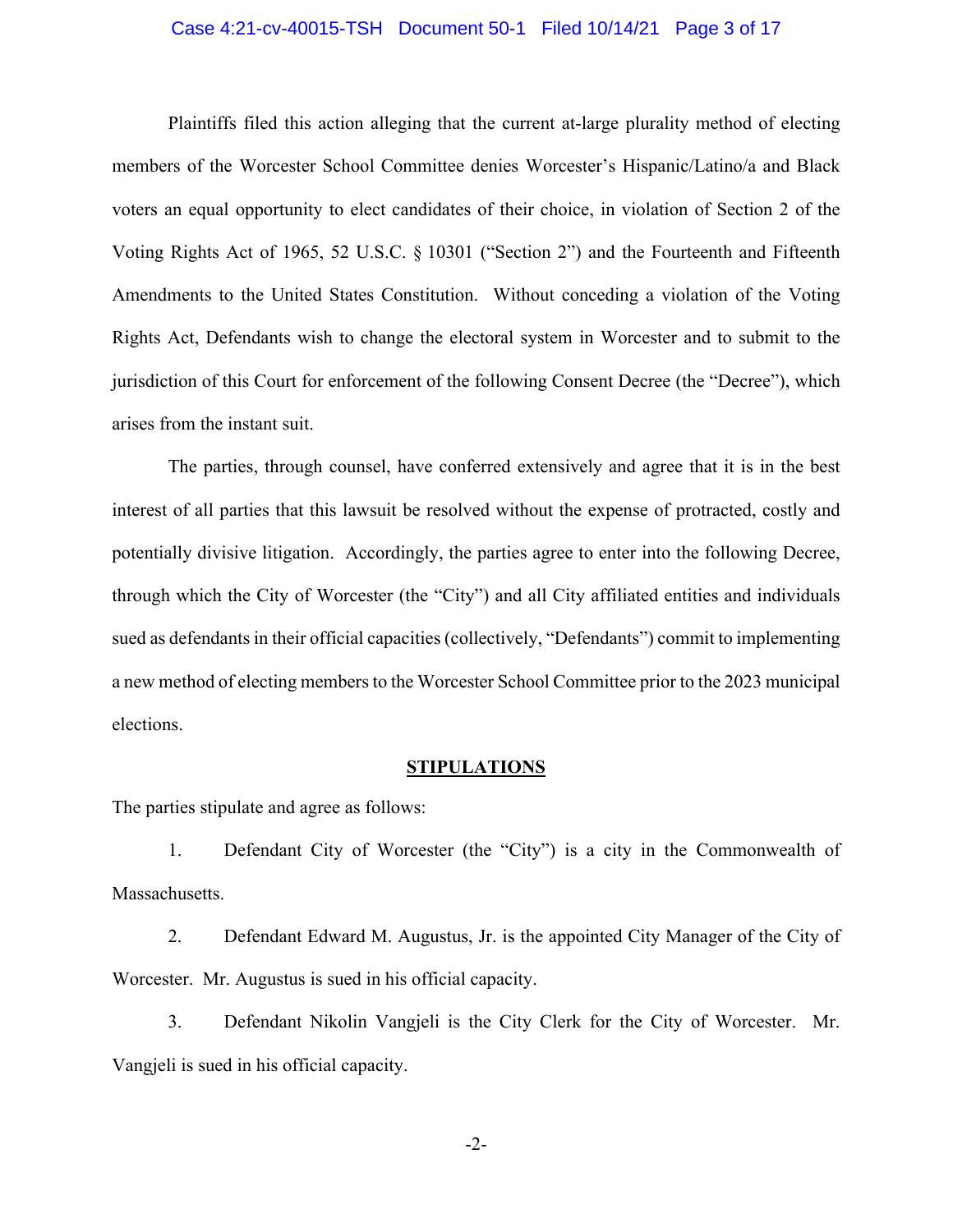#### Case 4:21-cv-40015-TSH Document 50-1 Filed 10/14/21 Page 4 of 17

4. Defendant Worcester School Committee is responsible for the conduct of the public schools for the City of Worcester. See M.G.L. c. 43, § 95. The Worcester School Committee members are elected biennially by city-wide at-large plurality elections held in odd numbered years.

5. Defendant Joseph M. Petty is the Mayor of the City of Worcester, Massachusetts, a City Councilor, and Chairman of the Worcester School Committee. He is sued in each of his official capacities.

6. Defendants Dianna L. Biancheria, Laura Clancey, John L. Foley, Molly O. McCullough, John F. Monfredo, and Tracy O'Connell Novick are members of the Worcester School Committee. Each of these Defendants is sued in his or her official capacity.

7. Defendant Worcester Board of Election Commissioners is responsible for managing and conducting all municipal, state, and federal elections within the City of Worcester.

8. Defendants Richard Duffy, Kimberly Vanderspek, Winifred Octave, Danaah McCallum, and John Stewart are members of the Worcester Board of Election Commissioners. Each of these Defendants is sued in his or her official capacity.

9. Defendant Worcester City Council exercises the legislative powers of the City of Worcester, Massachusetts and is empowered pursuant to M.G.L. c. 43B, § 10 to amend the City Charter, which dictates that School Committee members are elected at-large.

10. Defendants Morris A. Bergman, Donna M. Colorio, Khrystian E. King, Candy Mero-Carlson, Sarai Rivera, Sean M. Rose, Gary Rosen, George J. Russell, Kathleen M. Toomey, and Matthew E. Wally are members of the Worcester City Council. Each of these Defendants is sued in his or her official capacity.

-3-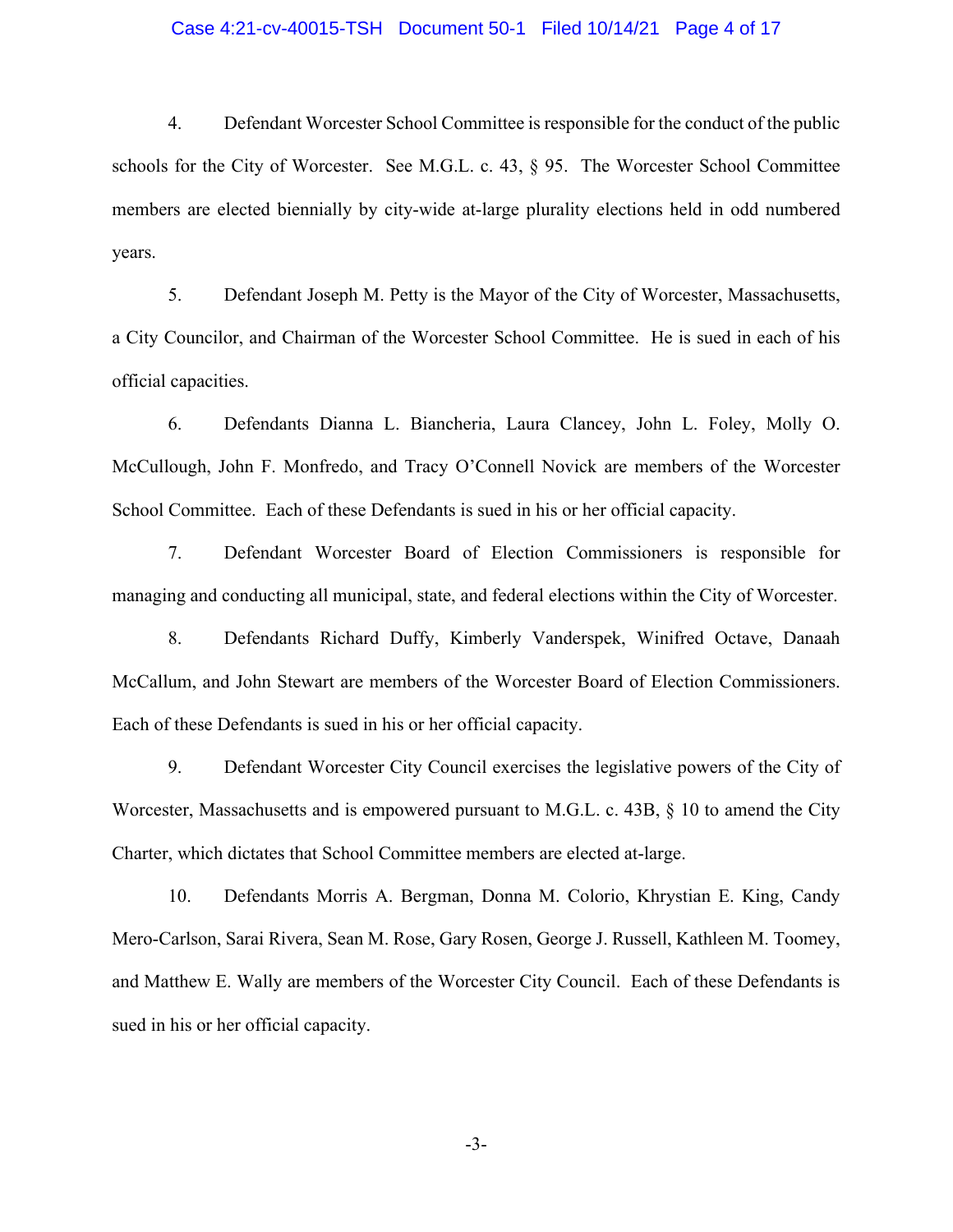#### Case 4:21-cv-40015-TSH Document 50-1 Filed 10/14/21 Page 5 of 17

11. The City of Worcester has seen significant growth in its non-white populations in recent years. In [1](#page-9-0)980, for example, only 8.2% of Worcester's population identified as non-white.<sup>1</sup> Today, however, Worcester's non-white population makes up approximately 45% of the City's residents.[2](#page-9-0)

12. The student population of Worcester Public Schools is even more diverse than the city as a whole. In the 2019-20 school year, the student population of Worcester Public Schools was 43.1% Hispanic/Latino/a, 29.1% white, and 16.9% Black/African American. Thus, Hispanic/Latino/a and Black students constitute a significant majority  $(\sim 60\%)$  of the Worcester Public School population.

13. City-wide, the Hispanic/Latino/a and Black communities also constitute a significant portion of the population. According to the U.S. Census Bureau's July 1, 2019 Population Estimates , 21.90% of Worcester residents identify as Hispanic or Latino and 13.3% of Worcester residents identify as Black or African American. A slim majority of Worcester residents, 55.2%, identify as non-Latino whites. $3$ 

14. Plaintiffs have alleged that Worcester's combined Hispanic/Latino/a and Black population is sufficiently numerous and geographically compact to form a majority of the total population, voting age population, and citizen voting age population in at least one district of a

<sup>1</sup> United States Census Bureau, *Massachusetts – Race and Hispanic Origin for Selected Large Cities and Other Places: Earliest Census to 1990*, CENSUS.GOV, https://web.archive.org/web/ 20121018075318/http:/www.census.gov/population/www/documentation/twps0076/MAtab.pdf (last visited Jan. 20, 2021).

<sup>2</sup> United States Census Bureau, *QuickFacts for Worcester, Massachusetts (Population Estimates as of July 1, 2019),* CENSUS.GOV, https://www.census.gov/quickfacts/worcestercitymassachusetts (last visited Sept. 17, 2021).

<span id="page-9-0"></span><sup>3</sup> United States Census Bureau, *QuickFacts for Worcester, Massachusetts (Population Estimates as of July 1, 2019)*, CENSUS.GOV,

https://www.census.gov/quickfacts/worcestercitymassachusetts(last visited Sept. 17, 2021).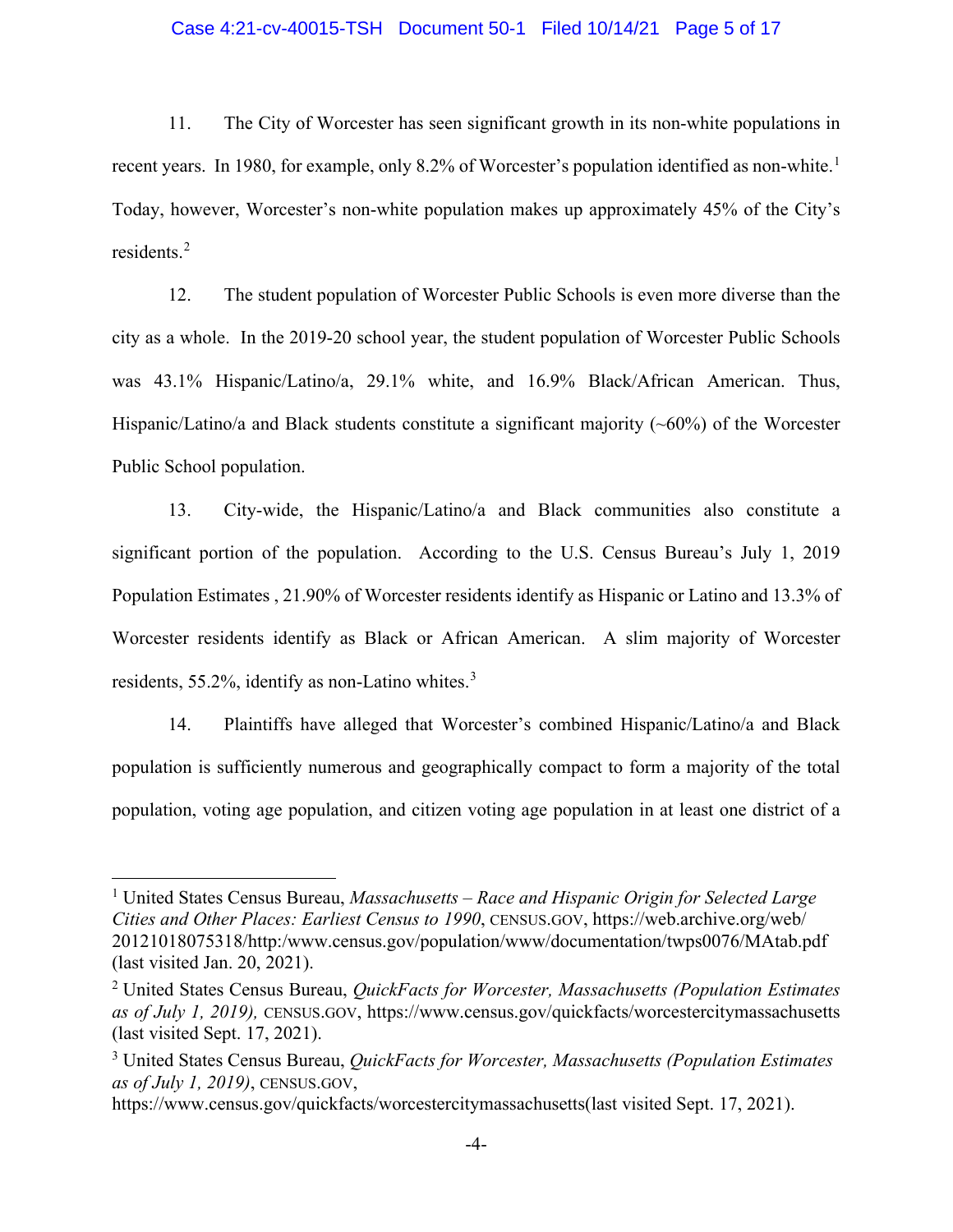#### Case 4:21-cv-40015-TSH Document 50-1 Filed 10/14/21 Page 6 of 17

reasonable and properly-apportioned district-based electoral system for the Worcester School Committee.

15. Plaintiffs have further alleged that Worcester's Hispanic/Latino/a and Black voters are politically cohesive, meaning that they tend to vote together in support of similar candidates, and that Worcester's majority electorate votes as a bloc in support of different candidates, usually defeating the candidates preferred by Hispanic/Latino/a and Black voters.

16. Although Defendants do not concede that a Section 2 violation has occurred, a majority of Defendants believe that a change to Worcester's electoral system is in the best interest of Worcester's residents.

17. Accordingly, to avoid unnecessary, costly, and divisive litigation, Defendants voluntarily enter into this Decree and commit to implementing a new electoral system for electing members of the Worcester School Committee.

18. All Defendants, as well as Plaintiffs, welcome this opportunity to work together towards a change to Worcester's electoral system. It is in the best interest of the residents of the City of Worcester, including Plaintiffs, to enter into this Decree, as this Decree sets forth a process for change that ensures an electoral system that is compliant with Section 2 and that is beneficial to all Worcester residents.

19. Plaintiffs and Defendants have the authority to enter into this Decree in good faith.

20. Further expenditure of resources and funds on litigation is not likely to be in the interest of Plaintiffs, Defendants, or the public.

-5-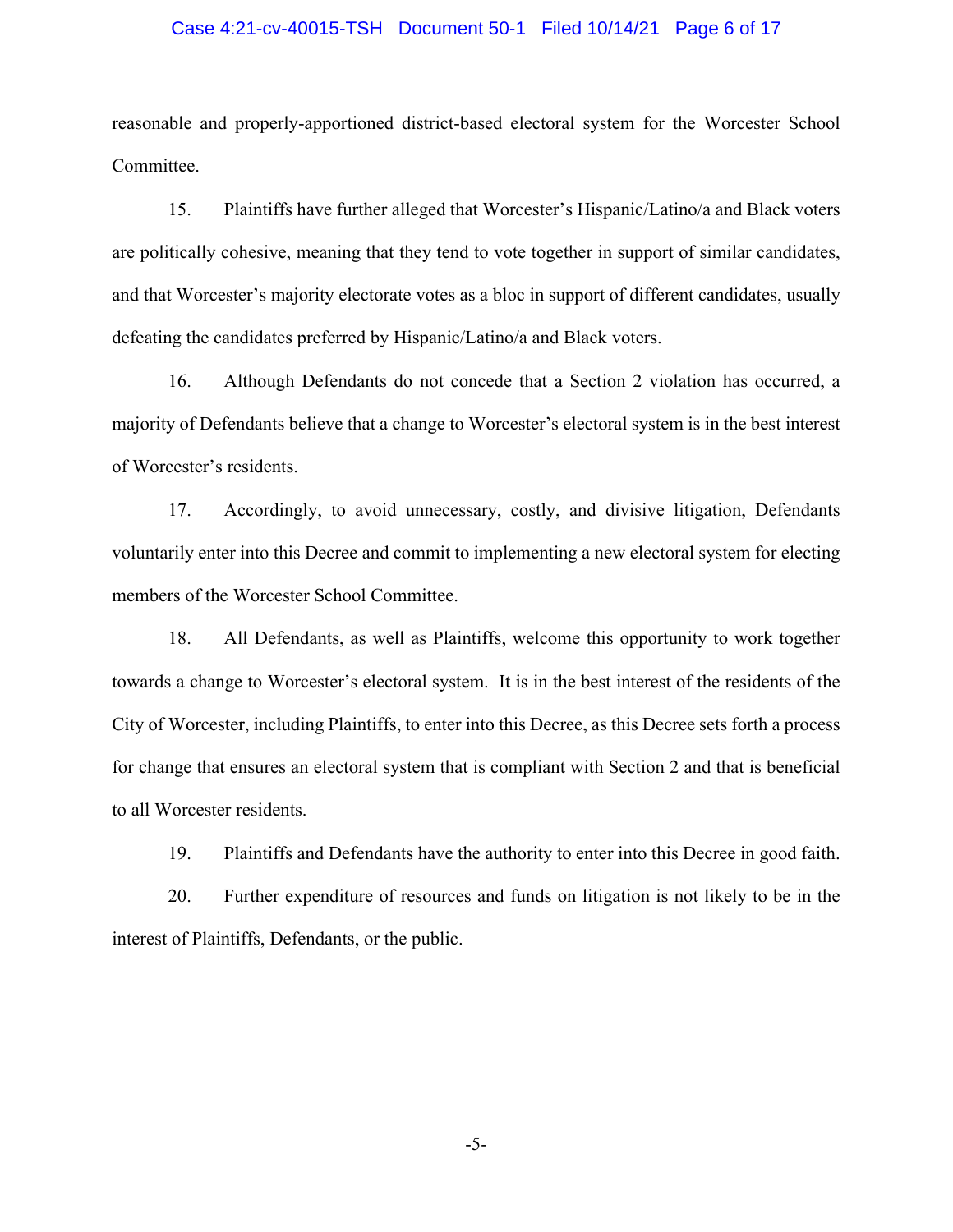#### Case 4:21-cv-40015-TSH Document 50-1 Filed 10/14/21 Page 7 of 17

NOW, THEREFORE, IT IS HEREBY ORDERED, ADJUDGED, AND DECREED that:

A. This Court has jurisdiction of this action pursuant to 28 U.S.C. § 1343(a) and 28 U.S.C. § 1331.

B. This Court has jurisdiction to grant both declaratory and injunctive relief, pursuant to 28 U.S.C. §§ 2201 and 2202.

C. This Court has personal jurisdiction over the Defendants, all of whom reside in this district.

D. Venue is proper in this district pursuant to 28 U.S.C. § 1391(b), because a substantial part of the events or omissions giving rise to the claims herein occurred in this district and because the Defendants reside in this district.

E. The current at-large plurality electoral system for the Worcester School Committee is a system that has the potential to result in an unlawful dilution of the Hispanic/Latino/a and Black population's vote in violation of Section 2 of the Voting Rights Act, which would deny Hispanic/Latino/a and Black residents of an equal opportunity to elect representatives of their choice. It is in the best interests of all parties and the citizens of Worcester that the new electoral system ensures Hispanic/Latino/a and Black voters an equal opportunity to elect the candidates of their choice.

F. This Court has authority to impose an electoral system that ensures compliance with Section 2.

G. The parties agree that resolution of this matter will be achieved through the adoption of one of the following electoral systems (the "Agreed-To Electoral Systems") prior to the 2023 elections for electing members of the Worcester School Committee. Under all of the Agreed-To Electoral Systems, as with Worcester's current electoral system, the Mayor shall be

-6-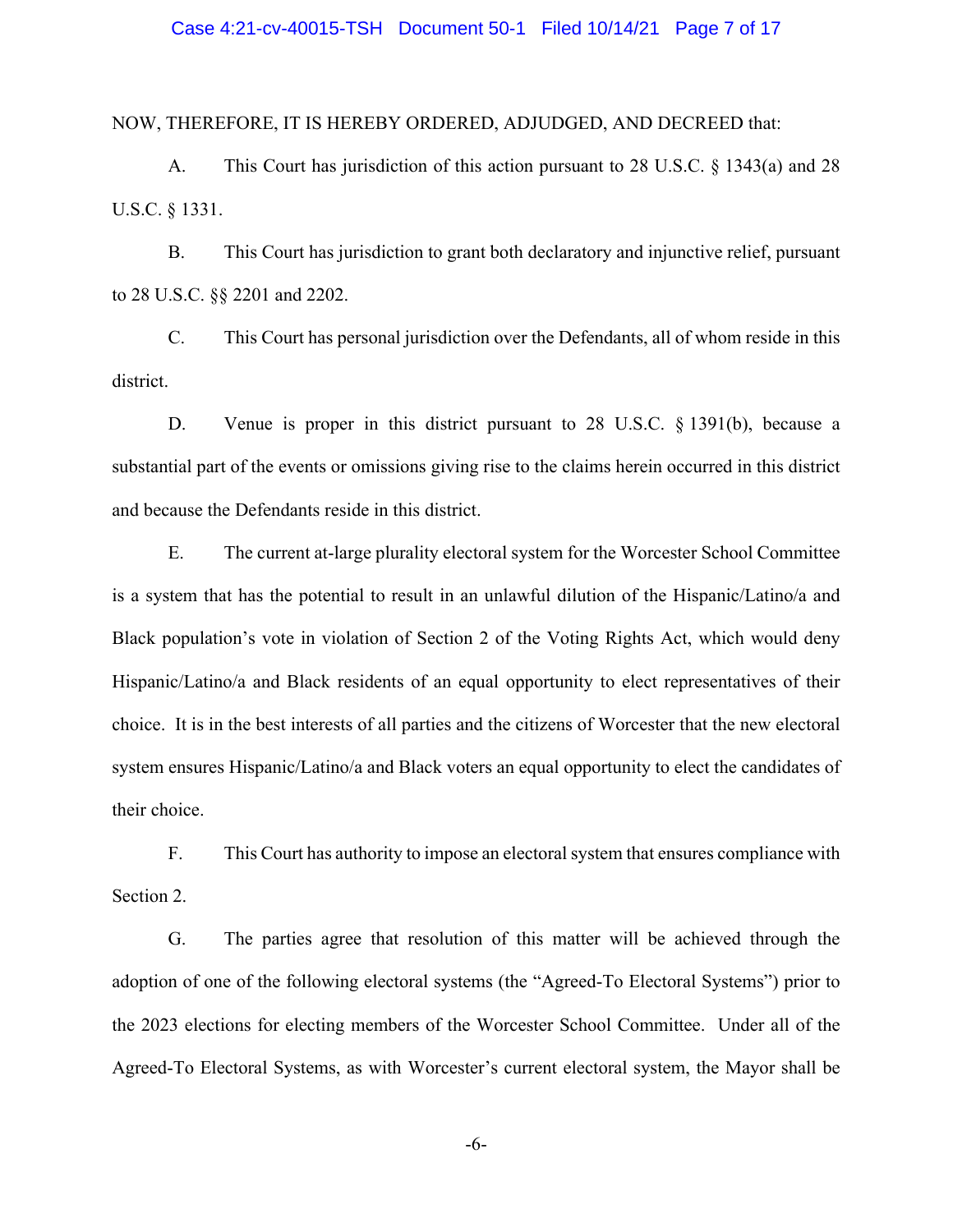#### Case 4:21-cv-40015-TSH Document 50-1 Filed 10/14/21 Page 8 of 17

chair of the School Committee by virtue of their election as Mayor. Each of the following Agreed-To Electoral Systems, if implemented as described in this Decree, would resolve the dispute between the parties:

- a. **District:** A single-member district-based system for electing all members of the Worcester School Committee with no at-large seats (the "Single Member System"). Under any such Single Member System, there shall be a total of six (6) singlemember Worcester School Committee districts and six (6) Worcester School Committee members. Under any such Single Member System, the Worcester School Committee districts shall include at least two (2) majority minority single member districts where Hispanic/Latino/a and Black residents together comprise a majority of the citizen voting age population.
- b. **Hybrid A:** A hybrid system that combines single-member district-based seats with at-large seats. Under the Hybrid A System, the Worcester School Committee shall be comprised of seven (7) single-member district-based seats with at least two (2) majority minority single member districts where Hispanic/Latino/a and Black residents together comprise a majority of the citizen voting age population. The Hybrid A System shall have one (1) at-large seat. The at-large seat may be, but is not required to be, elected via plurality voting.
- c. **Hybrid B:** A hybrid system that combines single-member district-based seats with at-large seats. Under the Hybrid B System, the Worcester School Committee shall be comprised of six (6) single-member district-based seats with at least two (2) majority minority single member districts where Hispanic/Latino/a and Black residents together comprise a majority of the citizen voting age population. The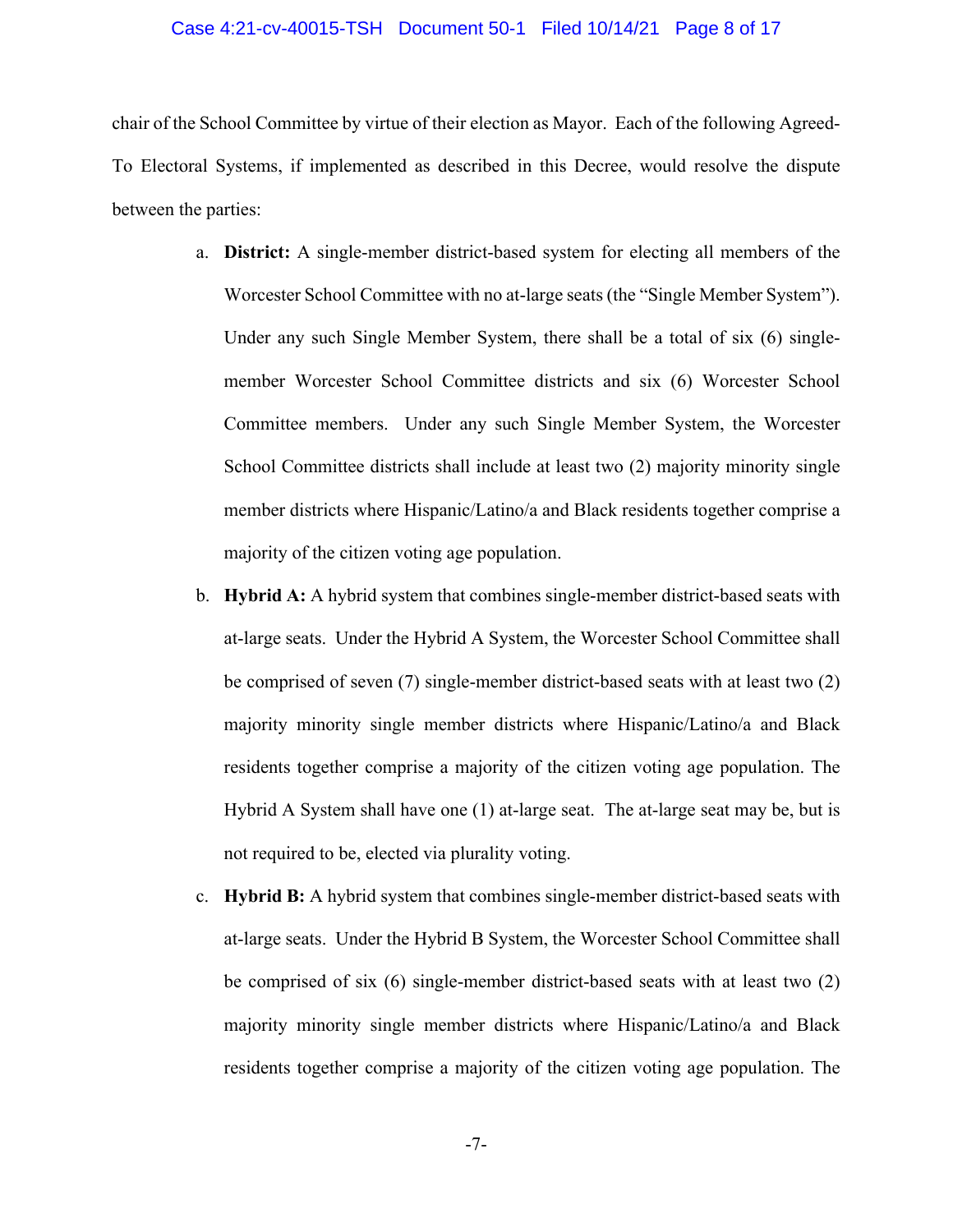#### Case 4:21-cv-40015-TSH Document 50-1 Filed 10/14/21 Page 9 of 17

Hybrid B System shall have two (2) at-large seats. The at-large seats may be, but are not required to be, elected via plurality voting.

H. Preliminary Elections. Defendants shall retain the Preliminary Election provisions in the City of Worcester Charter (*see* Worcester City Charter, Art. 7, § 7-4(f)), which require a Preliminary Election if the number of candidates exceeds twice the number of seat(s) up for election at least through Worcester's 2025 municipal election. After Worcester's 2025 municipal election, Defendants may change the City of Worcester Charter to alter or eliminate the Preliminary Election provisions provided that such alteration or elimination does not have a retrogressive effect on the voting opportunities of the Hispanic/Latino/a and Black communities in Worcester.

I. Defendants have the authority, under existing law, to enact and implement any of the Agreed-To Electoral Systems, subject to approval of a Home Rule Petition, as further detailed herein in Paragraph L.

J. By no later than December 7, 2021, the City Council shall determine which among the Agreed-To Electoral Systems outlined in Paragraph G will provide the best electoral system options for the City of Worcester School Committee (the "Chosen Electoral System"). The City Council's determination shall be made in open session, with an opportunity for public comment. Plaintiffs shall be notified of the date on which the City Council will make the determination at least fourteen (14) days in advance, and the item shall be regularly noticed on the City Council's agenda.

K. In deciding on the Chosen Electoral System, the City Council shall consider whether to also change the City's method of electing City Council in order to align it with the

-8-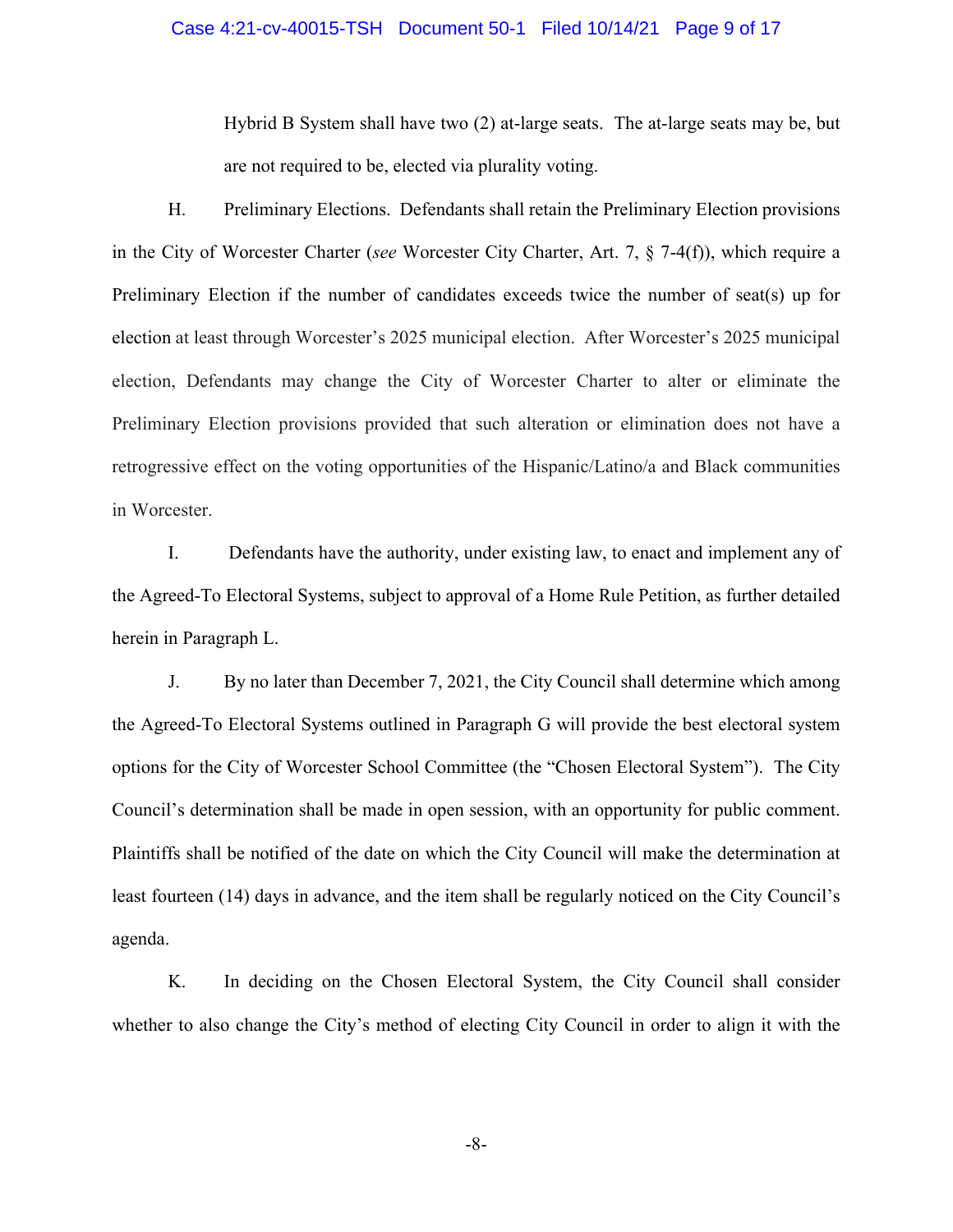#### Case 4:21-cv-40015-TSH Document 50-1 Filed 10/14/21 Page 10 of 17

Chosen Electoral System. However, any decision about whether or not to change the electoral system for City Council shall remain in Defendants' sole discretion.

L. Upon selection of the Chosen Electoral System, with notice to Plaintiffs, Defendants shall adopt and enact a home rule petition, pursuant to the provisions of Section 8 of Article LXXXIX of the Amendments to the Constitution of the Commonwealth of Massachusetts ("Home Rule Petition"), to change the City of Worcester's electoral system for School Committee to the Chosen Electoral System. The Home Rule Petition shall be adopted and submitted to the Massachusetts Legislature for approval within 30 days of the Defendants' selection of the Chosen Electoral System. The Home Rule Petition shall not include any provisions unrelated to the implementation of the Chosen Electoral System and shall include language stating that it shall be effective upon passage by the Massachusetts Legislature.

M. Defendants on the City Council, including the Mayor, shall vote in favor of the Home Rule Petition adopting the Chosen Electoral System. Defendants shall not oppose, in their official capacities, adoption of the Home Rule Petition by the City Council and the Mayor, or the approval of the Home Rule Petition by the Massachusetts Legislature. Defendants shall make good faith efforts to secure approval of the Home Rule Petition by the Massachusetts Legislature, to effectuate the purposes of this Decree.

N. If the Defendants fail to comply with the timeline of events specified in Paragraphs J-L, or otherwise fail to adopt and submit to the Massachusetts Legislature a Home Rule Petition changing the City's electoral system, or if the Massachusetts Legislature declines to enact special legislation approving a Home Rule Petition by December 31, 2022, or if the Chosen Electoral System is not fully approved for any other reason by December 31, 2022, either party may notify the other that it plans to seek recourse to the Court as provided in this subsection. The parties shall

-9-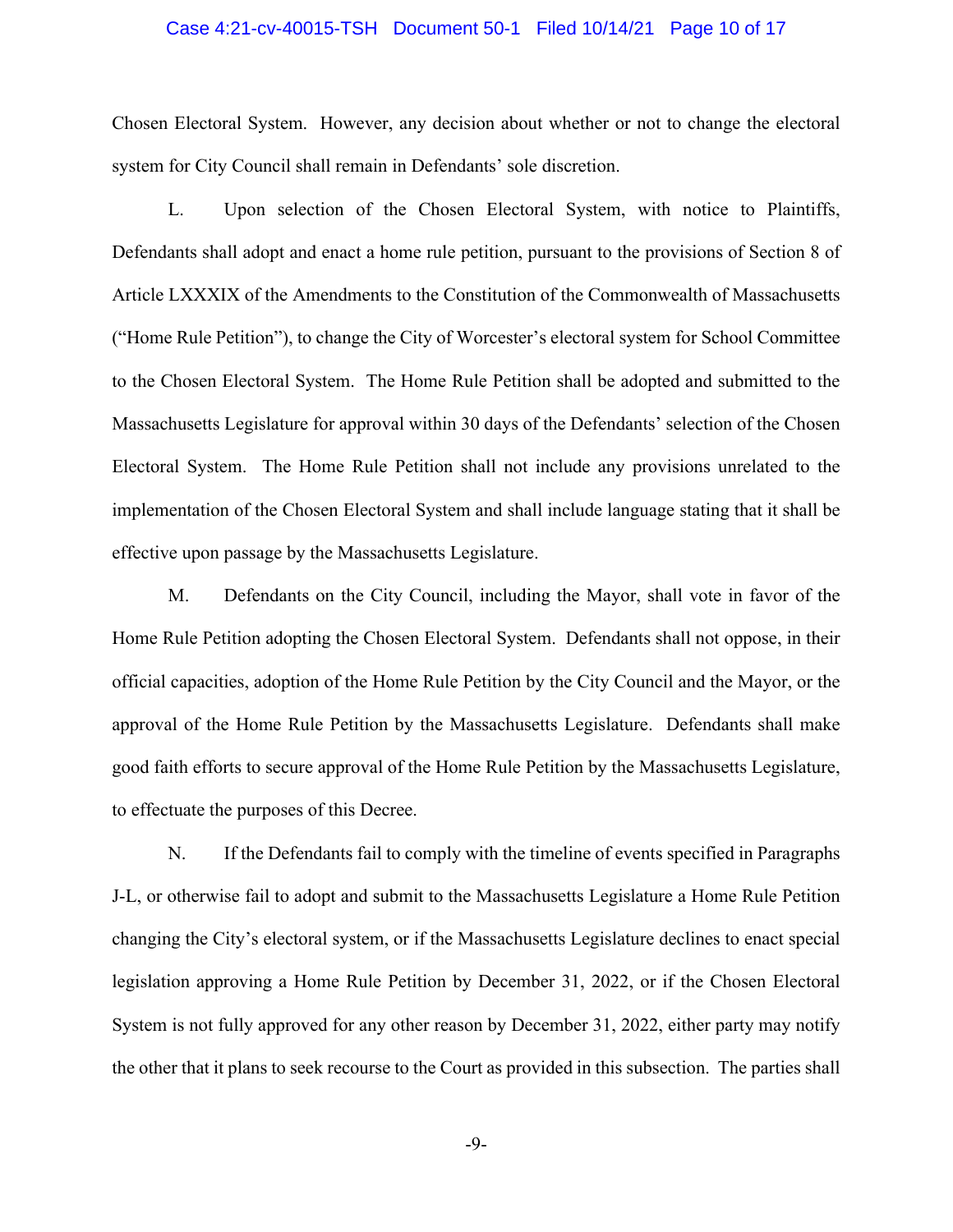#### Case 4:21-cv-40015-TSH Document 50-1 Filed 10/14/21 Page 11 of 17

each submit proposed election plans to the Court within 30 days of such notice. Each party shall have two (2) weeks to respond to the other party's proposed election plan. Each party shall have an additional two (2) weeks for replies. A hearing before this Court on the proposed election plans may be set by the Court. This Court retains jurisdiction to order into effect a method of election that satisfies the terms of this Decree and Section 2 of the Voting Rights Act pursuant to this paragraph. The Court shall select and order into effect the proposed election plan that best complies with Section 2 of the Voting Rights Act and case law interpreting that Act, and that best ensures that the voting power of Worcester's Hispanic/Latino/a and Black communities shall not be diluted (the "Court's Plan").

O. By no later than one (1) month after the Court's decision, Defendants on the City Council shall adopt and enact a Home Rule Petition implementing the Court's Plan if necessary. Defendants shall seek the support of the Massachusetts Legislature in enacting special legislation approving the Home Rule Petition. Defendants shall not oppose in their official capacities the Massachusetts Legislature's acting in favor of the Home Rule Petition or the Court's Plan. Defendants shall make good faith efforts to secure approval of the Home Rule Petition by the Massachusetts Legislature, to effectuate the purposes of this Decree.

P. For the process described above and for any electoral system that is enacted pursuant to this Decree, Defendants shall undertake a robust public education campaign to educate Worcester residents regarding the potential changes to the City's electoral system and how any new electoral system that is implemented functions (the "Public Education Campaign"). The Public Education Campaign shall include, at a minimum, community forums and print materials providing Worcester residents information regarding: (1) the Chosen Electoral System (after its selection by the City Council); and (2) any electoral system enacted pursuant to this Decree,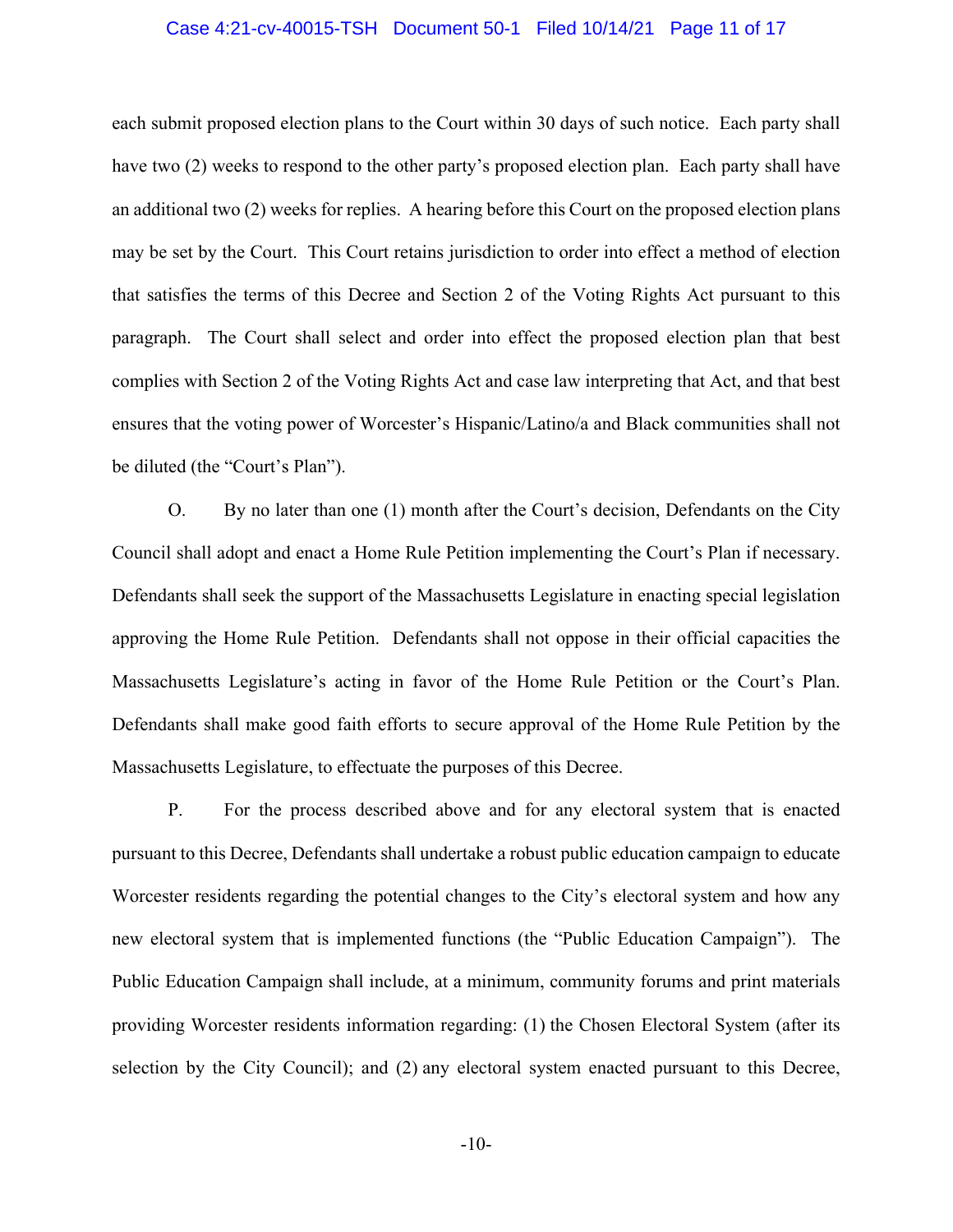#### Case 4:21-cv-40015-TSH Document 50-1 Filed 10/14/21 Page 12 of 17

including but not limited to instructing voters on how the new system works and how voters will vote under the new system (following the enactment of the electoral system, and through the November 2023 elections). In formulating the Public Education Campaign, in addition to any other steps Defendants may choose to take, Defendants shall consult with and seek the assistance of non-profit agencies serving the Hispanic/Latino/a and Black populations in Worcester so as to maximize public education opportunities for these communities. Defendants shall make all information conveyed in English during the Public Education Campaign, equally available, at a minimum, in Spanish, and in any other language spoken by more than 5% of Worcester residents.

Q. Defendants, and their officers, agents, and successors in office, and all persons acting in concert with them, shall not conduct any election for the Worcester School Committee after the November 2021 election utilizing the current at-large plurality electoral system. Notwithstanding the foregoing, Defendants may, in the event that a seat on the School Committee is vacated prior to the November 2023 election, appoint a successor School Committee member pursuant to the procedures as set forth under the current system.

R. District boundaries shall be drawn in accordance with the parameters described in Paragraph G and in consultation with an independent expert retained and paid for by the City that is acceptable to both Plaintiffs and Defendants. Plaintiffs shall be provided with all data, analysis, and proposed district maps prepared by the independent expert and shall be afforded the opportunity to meet with and provide feedback to the independent expert during the districtdrawing process; however, the final decision regarding district boundaries shall rest with the independent expert.

S. District boundaries shall be drawn to optimally meet and protect (1) the Plaintiffs' interest in ensuring that the Hispanic/Latino/a and Black populations in the City of Worcester have

-11-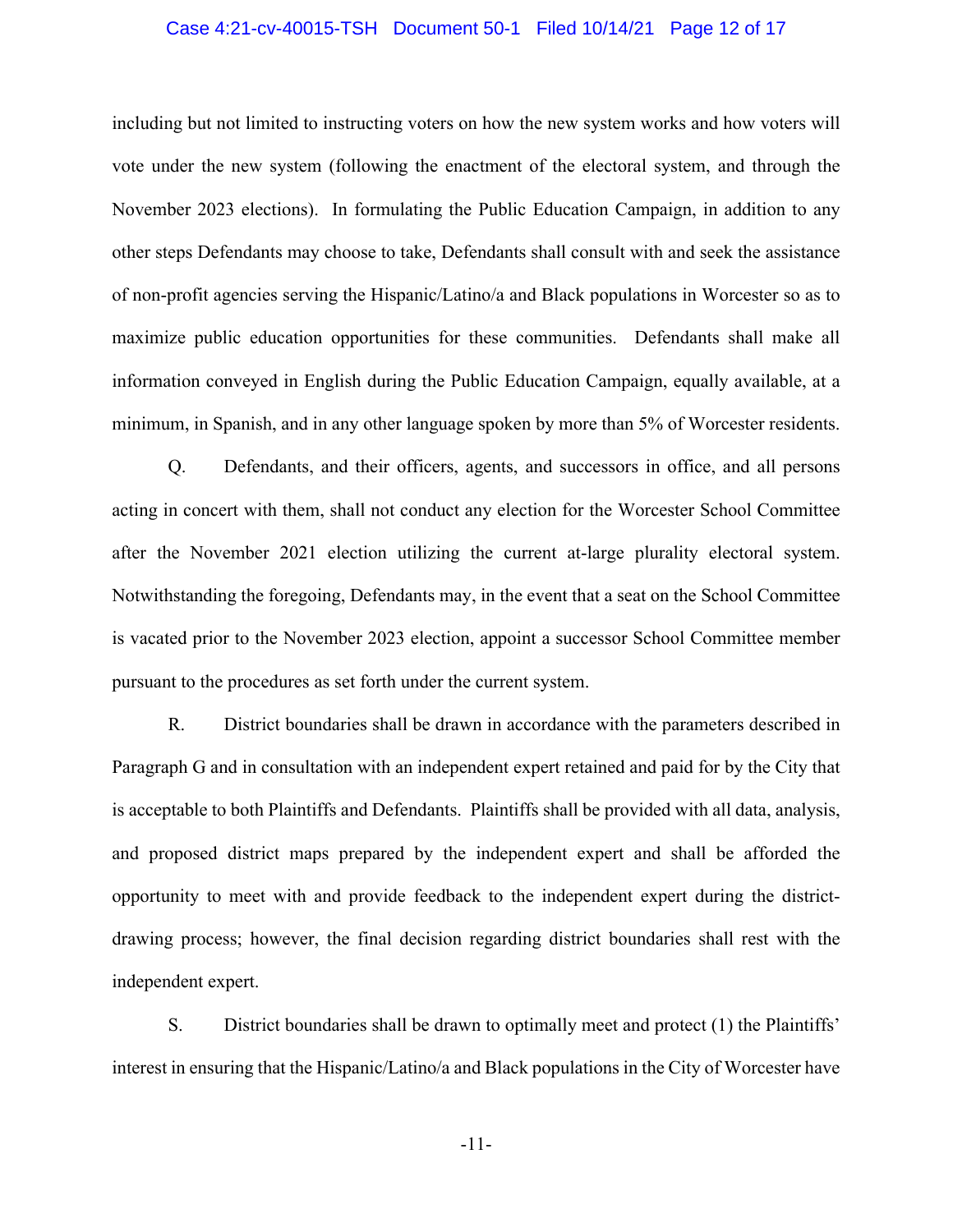#### Case 4:21-cv-40015-TSH Document 50-1 Filed 10/14/21 Page 13 of 17

an equal opportunity to elect representatives of its choice, and (2) the City's interest in ensuring that any adopted election districts are fully compliant with the Voting Rights Act and other applicable state and federal law. District boundaries shall be drawn within three (3) months of the adoption by Defendants of the Home Rule Petition using the most recent U.S. Census data.

T. Every School Committee Member ("Member") who is elected to represent an individual district shall have been a resident of the district for which the Member is chosen for at least one year immediately preceding that Member's election. For the 2023 election only, if the independent expert has not made a final decision as to district boundaries by September 1, 2022, then the date by which a Member must have been a resident of the district shall be sixty (60) days following the final decision of the independent expert as to the district boundaries. In the event that a Member re-locates his/her residence to a different district within the City during his/her term of office, such Member will be permitted to serve the remainder of their two-year term but, per the earlier provisions of this paragraph, will not be eligible for reelection in the same district. Each Member shall be elected by and from the voters from that district only.

U. For any future redistricting, any districts shall be designed in accordance with applicable federal and state law, including, without limitation, Section 2 of the Voting Rights Act of 1965, and shall not have a retrogressive effect on the voting opportunities of the Hispanic/Latino/a and Black communities in Worcester. Defendants shall take all actions necessary to ensure any future redistricting complies with the requirements of this paragraph, including but not limited to, retaining an independent experienced and appropriately qualified consultant, if necessary. If Defendants determine that retaining an independent consultant is not necessary, Defendants shall, upon request, provide Plaintiffs' counsel sufficient internal analysis to demonstrate compliance with this paragraph.

-12-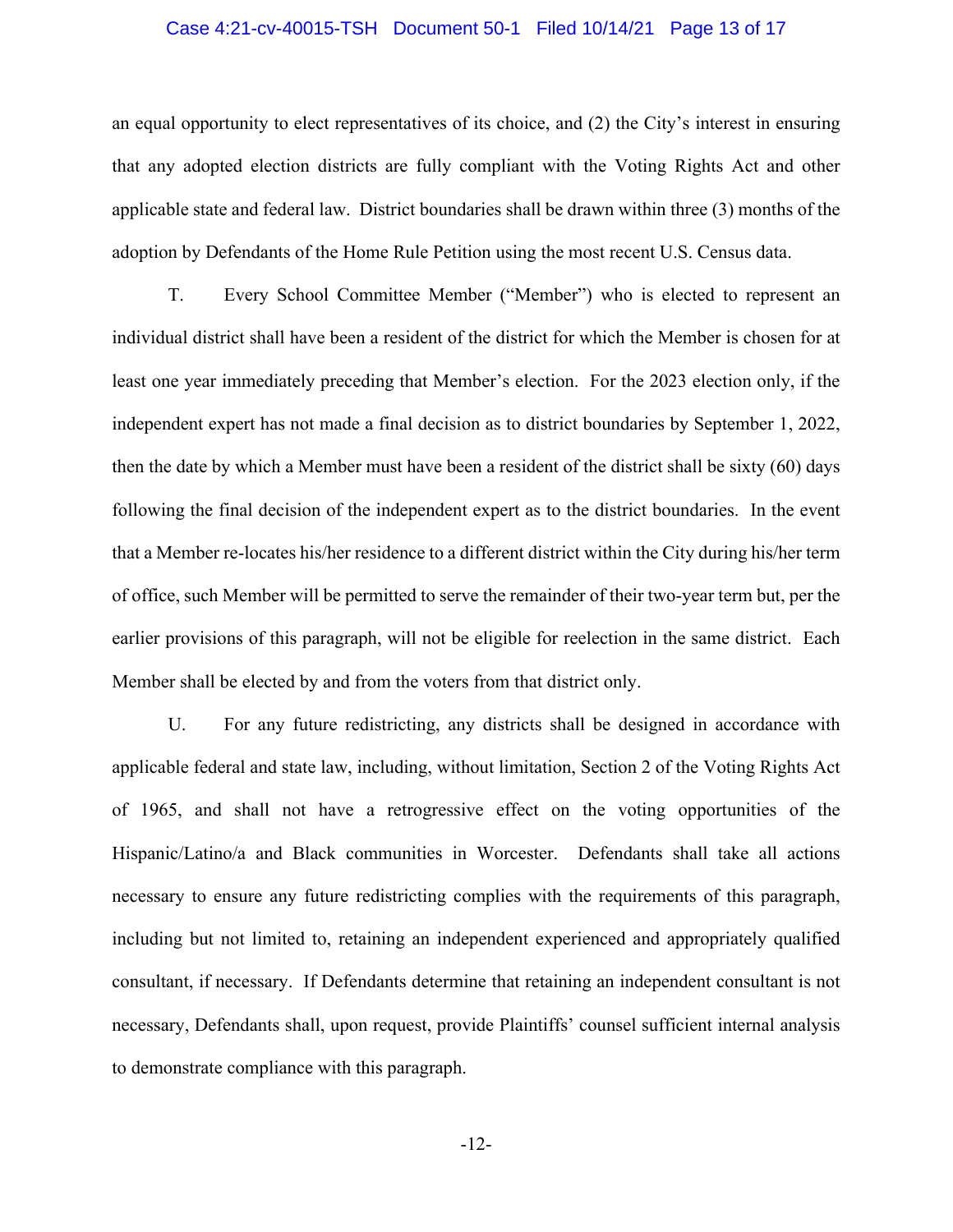#### Case 4:21-cv-40015-TSH Document 50-1 Filed 10/14/21 Page 14 of 17

V. The Court reserves jurisdiction of this matter to enforce the provisions of this Decree and for such further relief as may be appropriate in connection with this lawsuit. Plaintiffs retain the ability and right to seek relief from this Court or any other court of competent jurisdiction to ensure compliance with this Decree.

W. All litigation activities relating to this lawsuit other than those necessary to effectuate the provisions of this Decree shall be suspended pursuant to the parties' compliance with the terms of this Decree. This Decree, if adhered to, shall resolve all claims relating to this action.

X. Defendants shall pay Plaintiffs' counsel attorneys' fees and costs (including, without limitation, the fees and costs of any experts engaged by such counsel) in an amount to be negotiated by the Parties following entry of this Decree. If the Parties are unable to reach agreement on an amount within ninety (90) days of entry of this Decree, Plaintiffs may file a Motion For Reasonable Attorneys' Fees And Costs with the Court, which Defendants may oppose, and the Court shall determine the amount to be paid. Whether negotiated by the Parties or awarded by the Court, Plaintiffs agree that they Plaintiffs shall not be entitled to any additional fees or costs for any work on this case performed following entry of the Consent Decree, including any monitoring and implementation of this Decree, provided only that they shall be entitled to reasonable attorneys' fees and costs if they bring a motion to compel compliance with the Decree pursuant to Paragraph U and are determined by the Court to be prevailing parties on such motion. Plaintiffs may also seek fees for time expended on any Motion For Reasonable Attorneys' Fees And Costs, in the event that the Parties are unable to reach agreement on a fee amount as provided above.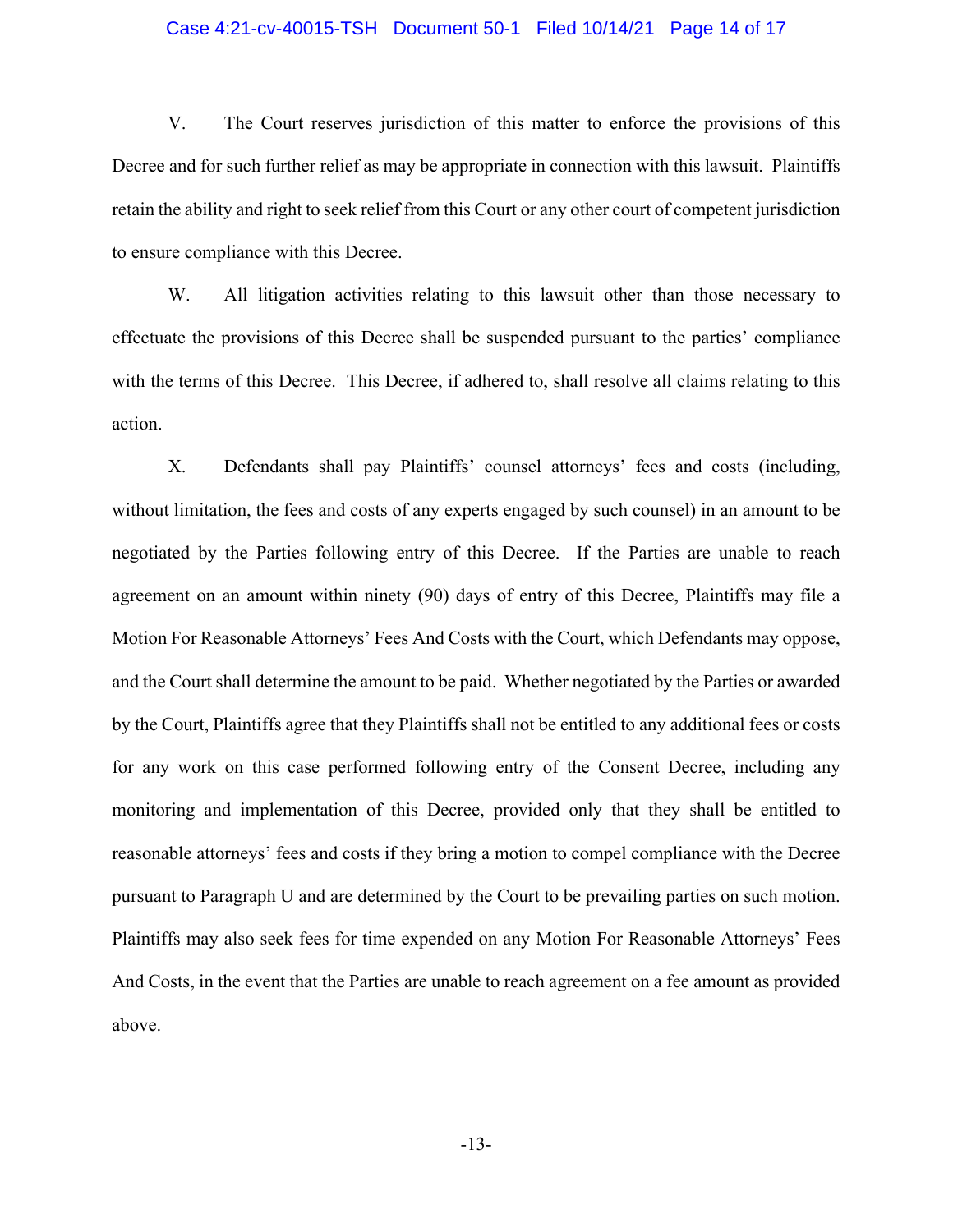Case 4:21-cv-40015-TSH Document 50-1 Filed 10/14/21 Page 15 of 17

SO ORDERED this \_ day of \_\_\_, 2021.

Timothy S. Hillman UNITED STATES DISTRICT JUDGE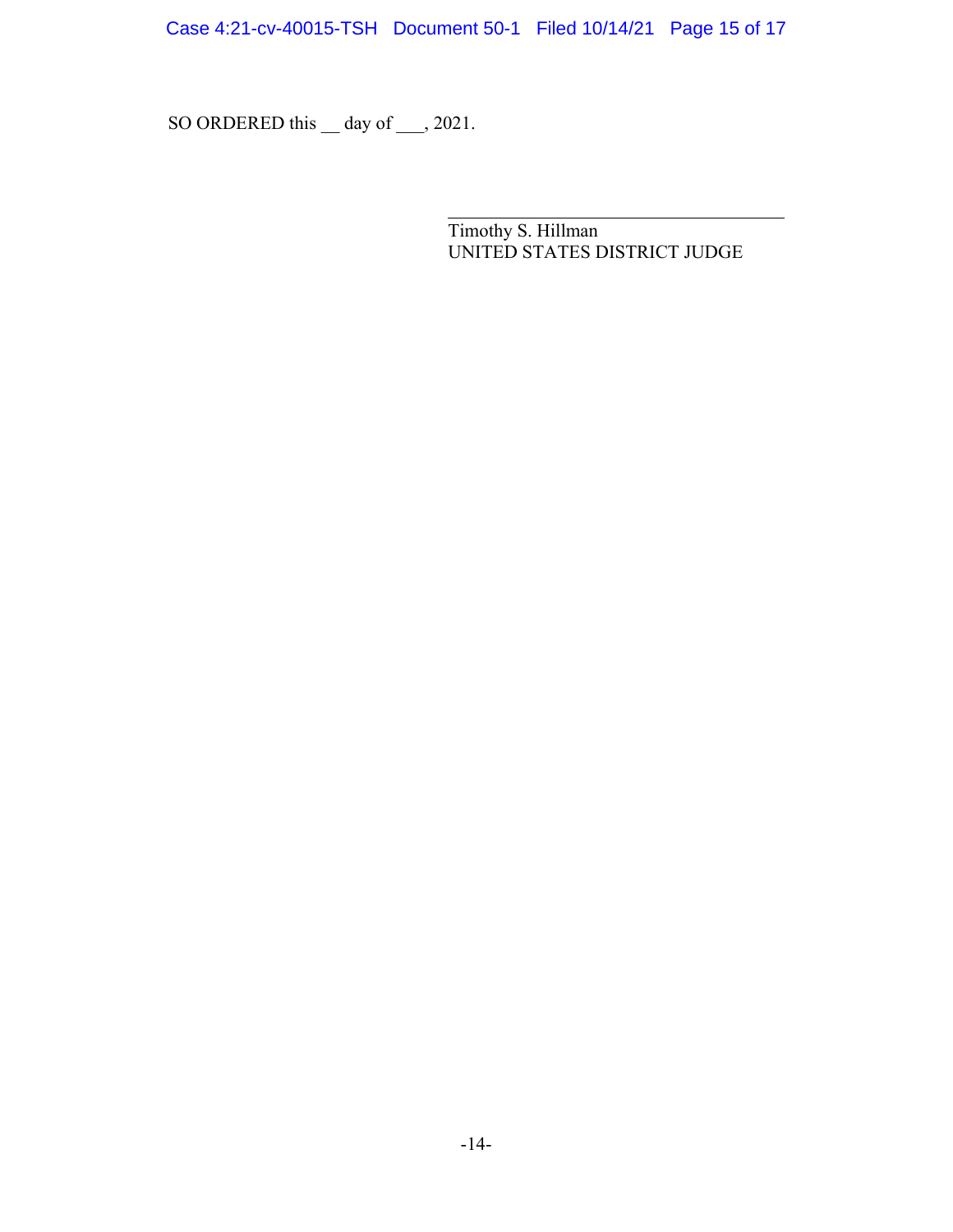As requested by:

WORCESTER INTERFAITH, INC.; NATIONAL ASSOCIATION FOR THE ADVANCEMENT OF COLORED PEOPLE, INC., WORCESTER BRANCH; CASSANDRA BENSAHIH; JAMES BERRY; MARITZA CRUZ; HOLLI HILL; JESSENIA KOLACO; NELLY MEDINA; RUTH RODRIGUEZ-FAY; and DELIA VEGA

By their attorneys:

*/s/ Brian M. Alosco*

Rebecca M. Lecaroz (BBO # 666860) Wayne F. Dennison (BBO # 558879) Brian M. Alosco (BBO # 693899) BROWN RUDNICK LLP One Financial Center Boston, MA 02111 Telephone: (617) 856-8200 Fax: (617) 856-8201 rlecaroz@brownrudnick.com wdennison@brownrudnick.com balosco@brownrudnick.com

Oren M. Sellstrom (BBO # 569045) LAWYERS FOR CIVIL RIGHTS 61 Batterymarch Street, Fifth Floor Boston, MA 02110 Telephone: (617) 988-0608 Fax: (617) 482-4392 osellstrom@lawyersforcivilrights.org